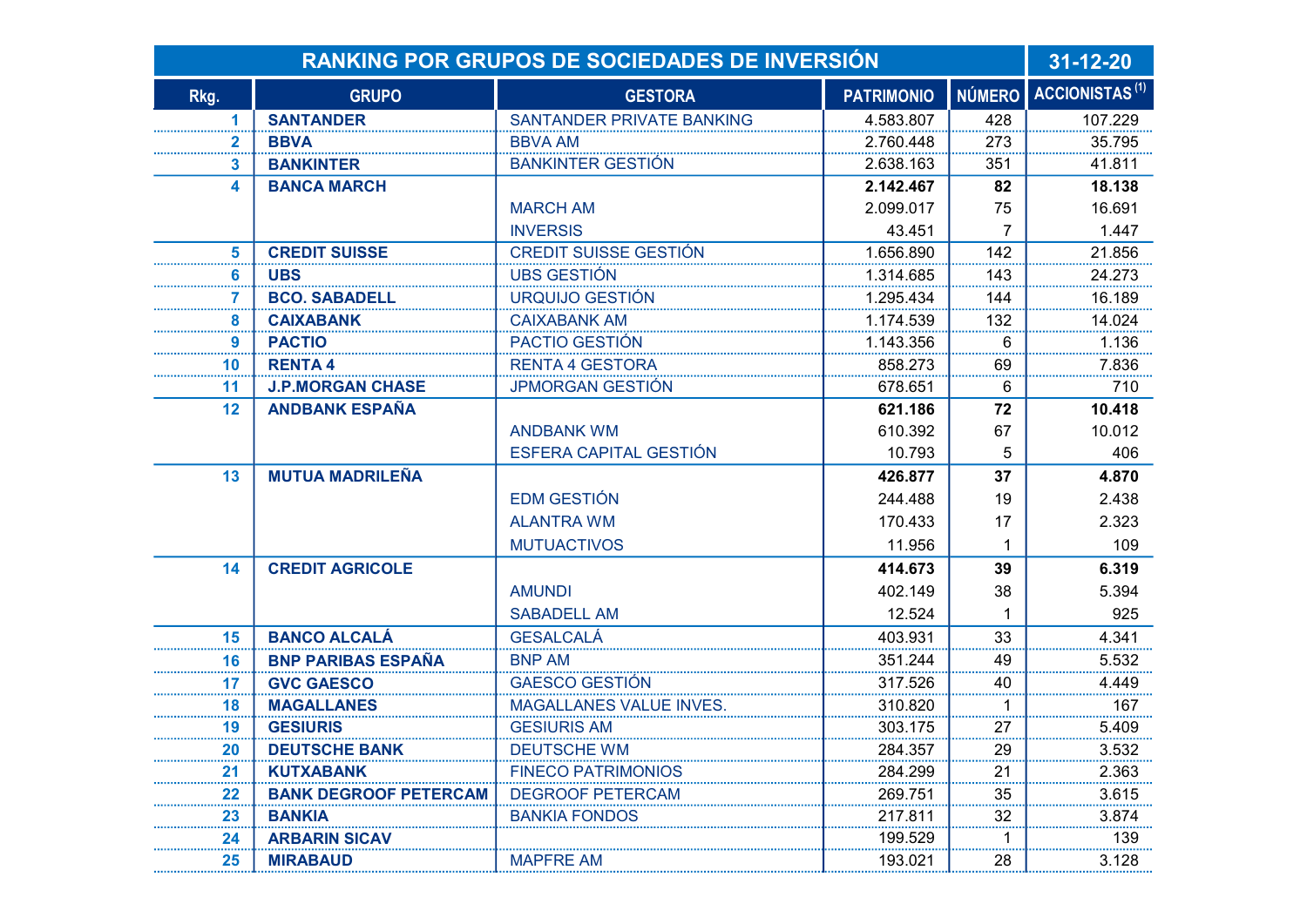| <b>RANKING POR GRUPOS DE SOCIEDADES DE INVERSIÓN</b> |                                    |                               |                   |                | $31 - 12 - 20$                    |
|------------------------------------------------------|------------------------------------|-------------------------------|-------------------|----------------|-----------------------------------|
| Rkg.                                                 | <b>GRUPO</b>                       | <b>GESTORA</b>                | <b>PATRIMONIO</b> |                | NÚMERO ACCIONISTAS <sup>(1)</sup> |
| 26                                                   | <b>ABANTE</b>                      | <b>ABANTE GESTIÓN</b>         | 192.476           | 8              | 1.055                             |
| 27                                                   | <b>ASESORES Y GESTORES</b>         | <b>A&amp;G FONDOS</b>         | 179.718           | 18             | 2.258                             |
| 28                                                   | <b>CATALANA OCCIDENTE</b>          | <b>GCO GESTIÓN DE ACTIVOS</b> | 167.902           |                | 103                               |
| 29                                                   | <b>LOMBARD ODIER</b>               | <b>LOMBARD ODIER</b>          | 162.261           | 14             | 2.629                             |
| 30                                                   | <b>GRUPO NOVO BANCO</b>            | NOVO BANCO GESTIÓN            | 157.694           | 22             | 2.481                             |
| 31                                                   | <b>MUZA</b>                        | MUZA GESTIÓN DE ACTIVOS       | 142.023           | 1              | 309                               |
| 32                                                   | <b>AUGUSTUS</b>                    | <b>AUGUSTUS CAPITAL AM</b>    | 141.173           |                | 1.037                             |
| 33                                                   | <b>SOLVENTIS</b>                   | <b>SOLVENTIS SGIIC</b>        | 140.777           | 11             | 2.449                             |
| 34                                                   | <b>JULIUS BAER</b>                 | <b>JULIUS BAER</b>            | 135.833           | 16             | 2.508                             |
| 35                                                   | <b>WELZIA</b>                      | <b>WELZIA</b>                 | 132.142           | 20             | 2.762                             |
| 36                                                   | <b>AURIGA</b>                      | <b>QUADRIGA AM</b>            | 128.155           | 6              | 854                               |
| 37                                                   | <b>360 CORA</b>                    | <b>360 CORA</b>               | 122.632           | 5              | 977                               |
| 38                                                   | <b>CAJA RURAL</b>                  | <b>GESCOOPERATIVO</b>         | 113.203           | 10             | 1.408                             |
| 39                                                   | <b>INVERSIONES NAIRA SICAV</b>     |                               | 99.701            |                | 108                               |
| 40                                                   | <b>UNICAJA</b>                     | <b>UNIGEST</b>                | 97.822            | 4              | 713                               |
| 41                                                   | <b>ALTEGUI GESTIÓN</b>             | <b>DUX INVERSORES</b>         | 93.430            | 8              | 978                               |
| 42                                                   | <b>IBERCAJA</b>                    | <b>IBERCAJA</b>               | 62.940            | 11             | 1.248                             |
| 43                                                   | <b>BUY &amp; HOLD</b>              | <b>BUY &amp; HOLD</b>         | 57.531            | 6              | 857                               |
| 44                                                   | <b>TRESSIS</b>                     | <b>TRESSIS GESTIÓN</b>        | 52.598            | 8              | 902                               |
| 45                                                   | <b>MAPFRE</b>                      | <b>MAPFRE AM</b>              | 49.790            |                | 99                                |
| 46                                                   | <b>RENTA INSULAR CANARIA SICAV</b> |                               | 43.891            |                | 162                               |
| 47                                                   | <b>AZVALOR</b>                     | <b>AZVALOR AM</b>             | 31.056            |                | 274                               |
| 48                                                   | <b>INTERVALOR SICAV</b>            |                               | 29.442            | 1              | 121                               |
| 49                                                   | <b>ATL CAPITAL</b>                 | ATL 12 CAPITAL GESTIÓN        | 27.752            | 3              | 313                               |
| 50                                                   | <b>GESTEFIN</b>                    | <b>MDEF GESTEFIN</b>          | 23.799            | $\overline{2}$ | 206<br>                           |
| 51                                                   | <b>QUINTET AM</b>                  | <b>QUINTET PRIVATE BANK</b>   | 21.023            | 6              | 877                               |
| 52                                                   | <b>FIN-BROK, SGC</b>               |                               | 20.776            | 1              | 142                               |
| 53                                                   | <b>VARIANZA GESTIÓN</b>            | <b>VARIANZA GESTIÓN</b>       | 15.963            | 3              | 344                               |
| 54                                                   | <b>GINVEST</b>                     | <b>GINVEST AM</b>             | 15.892            | 2              | 259                               |
| 55                                                   | <b>TREA AM</b>                     | TREA AM                       | 15.555            | 7              | 5.073                             |
| 56                                                   | <b>MEDIOLANUM</b>                  | <b>MEDIOLANUM GESTIÓN</b>     | 14.418            | $\overline{2}$ | 368                               |
| 57                                                   | <b>ORFEO CAPITAL</b>               | <b>ORFEO CAPITAL</b>          | 10.010            |                | 97                                |
| 58                                                   | <b>INTERMONEY</b>                  | <b>INTERMONEY GESTIÓN</b>     | 9.019             | $\overline{2}$ | 207                               |
| 59                                                   | <b>OLEA GESTIÓN</b>                | <b>OLEA</b>                   | 8.822             | 1              | 143                               |